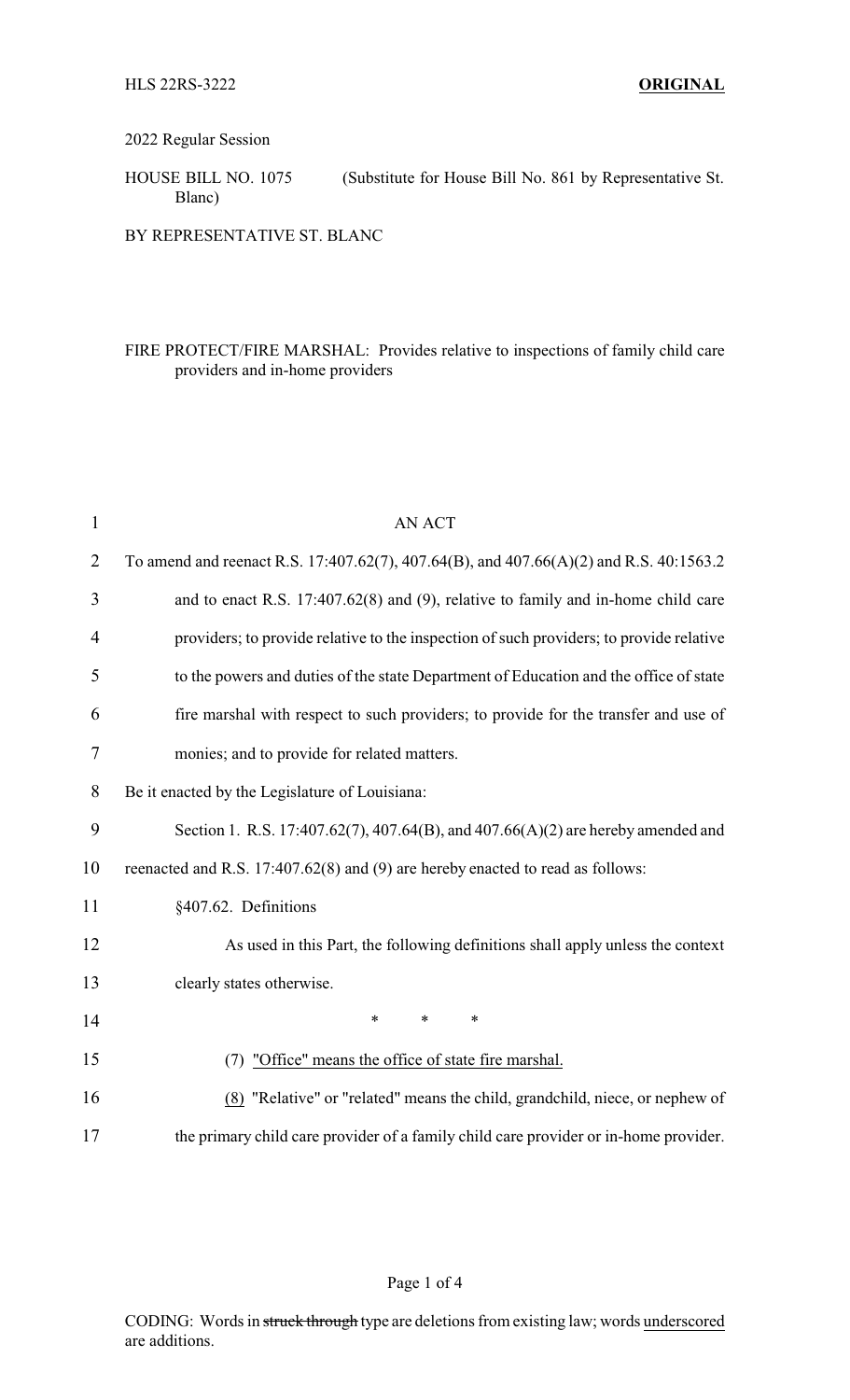| $\mathbf{1}$   | "Sponsoring organization" means a public or nonprofit private<br>(9)                   |
|----------------|----------------------------------------------------------------------------------------|
| $\overline{2}$ | organization that is recognized by the department and that is entirely responsible for |
| 3              | the administration of the Child and Adult Care Food Program for a provider.            |
| $\overline{4}$ | $\ast$<br>$\ast$<br>$\ast$                                                             |
| 5              | §407.64. Rules and regulations; inspection requirements                                |
| 6              | $\ast$<br>$\ast$<br>*                                                                  |
| 7              | B.(1) Each registered family child care provider and in-home provider shall            |
| 8              | be inspected and approved by the office of state fire marshal in accordance with this  |
| 9              | Subsection and the rules and regulations as established pursuant to Subsection A of    |
| 10             | this Section, developed in consultation with the office of state fire marshal.         |
| 11             | (2) Office personnel shall conduct all initial inspections of new and relocated        |
| 12             | family child care providers. The office shall conduct inspections on all other family  |
| 13             | child care providers triennially.                                                      |
| 14             | (3) Inspections shall be conducted and documented annually, in accordance              |
| 15             | with the rules and regulations established pursuant to this Section, by the office's   |
| 16             | authorized agent including but not limited to a representative from a sponsoring       |
| 17             | organization.                                                                          |
| 18             | (4) The office shall audit inspections conducted by authorized agents in               |
| 19             | accordance with the rules and regulations established pursuant to this Section.        |
| 20             | ∗<br>*<br>∗                                                                            |
| 21             | §407.66. Fees                                                                          |
| 22             | A.                                                                                     |
| 23             | $\ast$<br>$\ast$<br>∗                                                                  |
| 24             | (2) A fee shall be charged to cover the cost of inspection for family child            |
| 25             | care providers and in-home providers regulated by the State Board of Elementary        |
| 26             | and Secondary Education in accordance with R.S. 17:407.64(A). The fee shall be         |
| 27             | set at thirty forty dollars per inspection conducted by the office or an authorized    |
| 28             | agent, and money collected shall be used for the sole purpose purposes of employing    |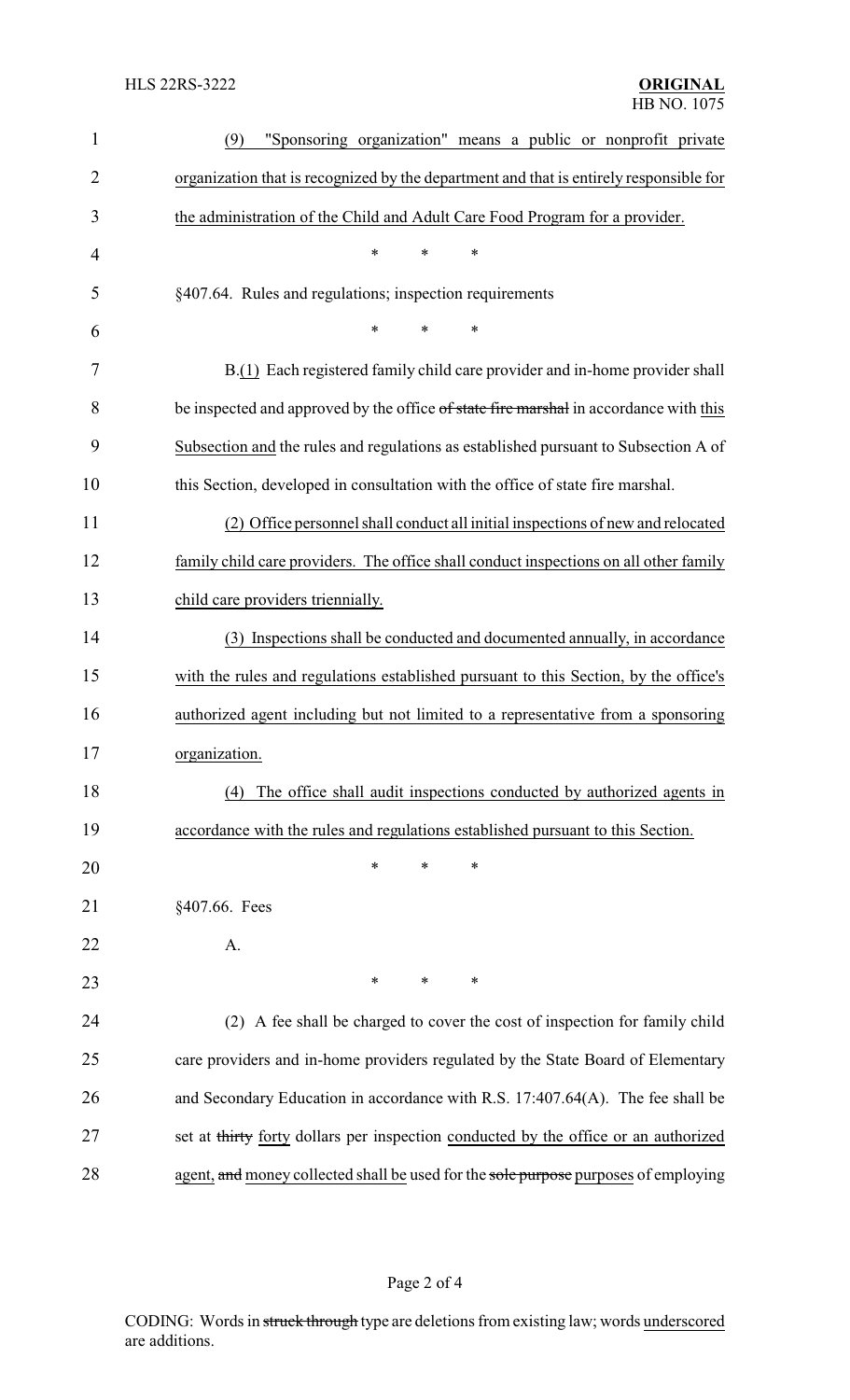| $\mathbf{1}$   | personnel to perform such inspections, audits pursuant to R.S. 17:407.64(B), and to       |
|----------------|-------------------------------------------------------------------------------------------|
| $\overline{2}$ | implement and maintain supportive technologies.                                           |
| 3              | *<br>*<br>∗                                                                               |
| 4              | Section 2. R.S. 40:1563.2 is hereby amended and reenacted to read as follows:             |
| 5              | §1563.2. Inspection of family day care homes; inspection fees                             |
| 6              | A. The state fire marshal or his designee shall inspect family child day care             |
| 7              | homes providers as defined in R.S. 17:407.62 in which there are fewer than seven          |
| 8              | children receiving care, whether certified by the Department of Children and Family       |
| 9              | Services or the Department of Education.                                                  |
| 10             | The state fire marshal shall collect a fee, for all required<br>$B(1)$ $(2)$              |
| 11             | inspections, of thirty dollars per inspection pursuant to R.S. 17:407.66. The state fire  |
| 12             | marshal shall not collect any other fees for the inspections and all fees collected shall |
| 13             | be used to employ personnel to perform the inspections and audits and to implement        |
| 14             | and maintain supportive technologies.                                                     |
| 15             | $\left(\frac{1}{2}\right)$ (2) All inspections shall be conducted on an annual basis.     |
| 16             | $(4)$ (3) The inspections shall assure that the family child day care home                |
| 17             | meets the minimum requirements set forth by the Department of Children and                |
| 18             | Family Services and the Department of Education.                                          |
| 19             | All fees collected by the office of state fire marshal for these<br>$C1(+)$               |
| 20             | inspections shall be deposited immediately upon receipt into the state treasury.          |
|                |                                                                                           |

## DIGEST

The digest printed below was prepared by House Legislative Services. It constitutes no part of the legislative instrument. The keyword, one-liner, abstract, and digest do not constitute part of the law or proof or indicia of legislative intent. [R.S. 1:13(B) and 24:177(E)]

## HB 1075 Original 2022 Regular Session St. Blanc

**Abstract:** Provides relative to the inspection of family and in-home child care providers.

Present law requires that a family child care provider (an individual who provides child care services for fewer than 24 hours per day per child, as the sole caregiver, for six or fewer children, in a private residence) and an in-home provider (an individual who provides child care services in the child's own home) to register with the state Dept. of Education (DOE) if the provider receives state or federal funds related to the care.

Proposed law retains present law.

CODING: Words in struck through type are deletions from existing law; words underscored are additions.